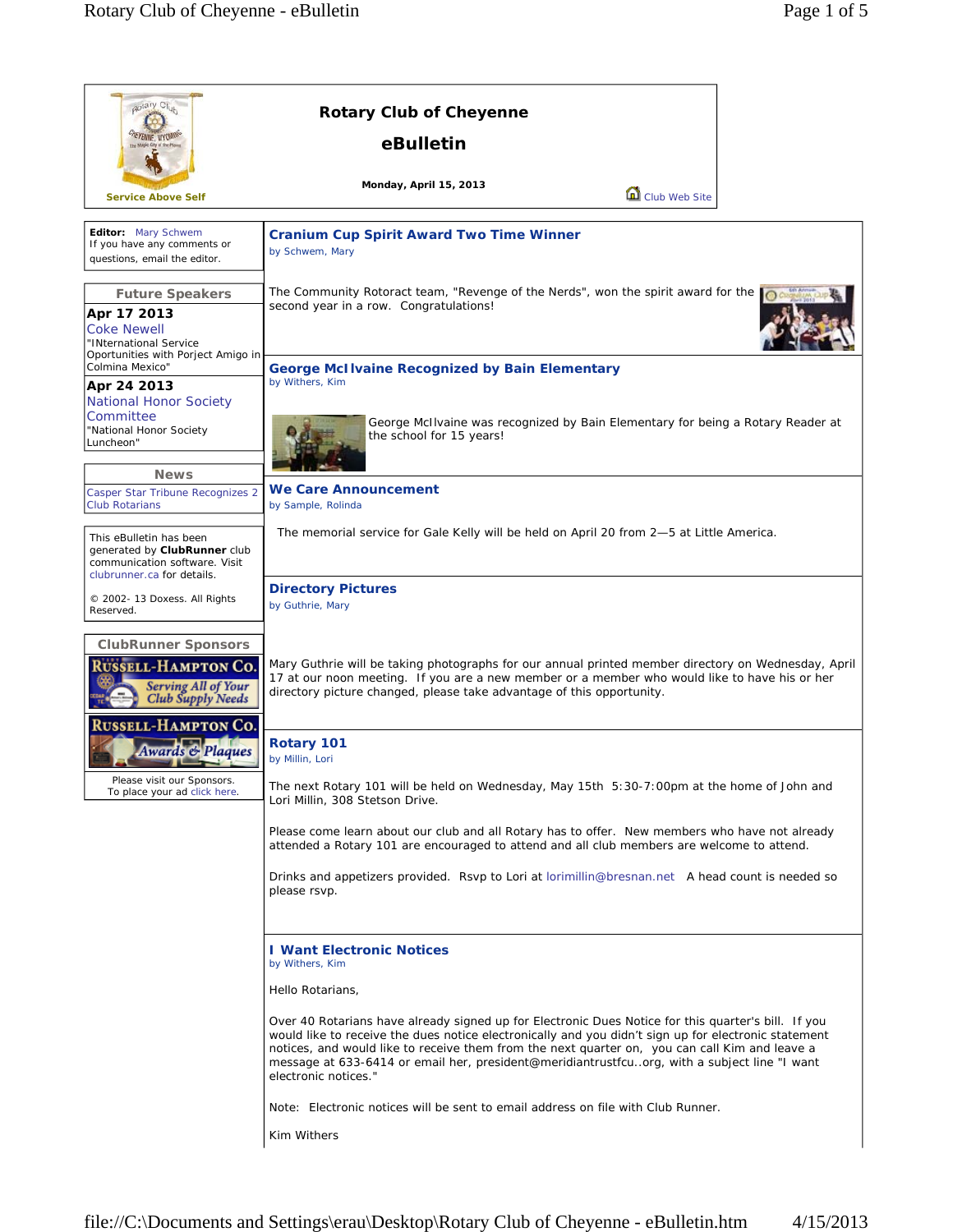Rotary Club of Cheyenne

**ERIDE-icate Polio** *by Finnegan, Lawrence*

Polio Plus Committee, with the help of the New Member Committee, is in the throes of putting together a fundraiser. It's taking the form of a motorcycle poker run that is to take place on Saturday, June 15<sup>th</sup>. There will be a starting point; and an ending point; and three stops along the way – all of which are yet to be determined. Our next committee meeting is April 1<sup>st</sup> at Aspen Winds at noon. If you'd like to help or would like more information, plan to attend the next meeting please let Mick Finnegan, MFinnegan@Wvista.com or Janet Lewis, janet.lewis@Edgewoodvista.com.

## **Sign up now for June 19, 2014 â€œHome Hospitalityâ€** *by Metzke, Dana B.*

Be a big part of hosting out-of-town Rotarians during the 2014 Rotary Conference to be held in Cheyenne.

Home Hospitality is a fun way to meet Rotarians from around the district by personally hosting them to dinner in your home.

Under the Home Hospitality program, Rotarians from the Cheyenne noon and Sunrise Clubs volunteer to host four to six visiting Rotarians to dinner the first evening of the Conference. In your beautiful home, you are free to create the menu and atmosphere; be it a patio barbecue, indoors under the chandelier or a catered affair.

Should you believe your personal culinary skills to be unsavory, fret not; you may host fellow Rotarians to one of Cheyenne's local eateries.

By evening's end you will have learned insights into other Clubs' doings, received a lot of compliments and to top it off, gained new friendships.

Yet another plus: By signing up now for Home Hospitality, you have more than a year to plan. Contact Da na Metzke, 634-8045 or chipgato@aol.com.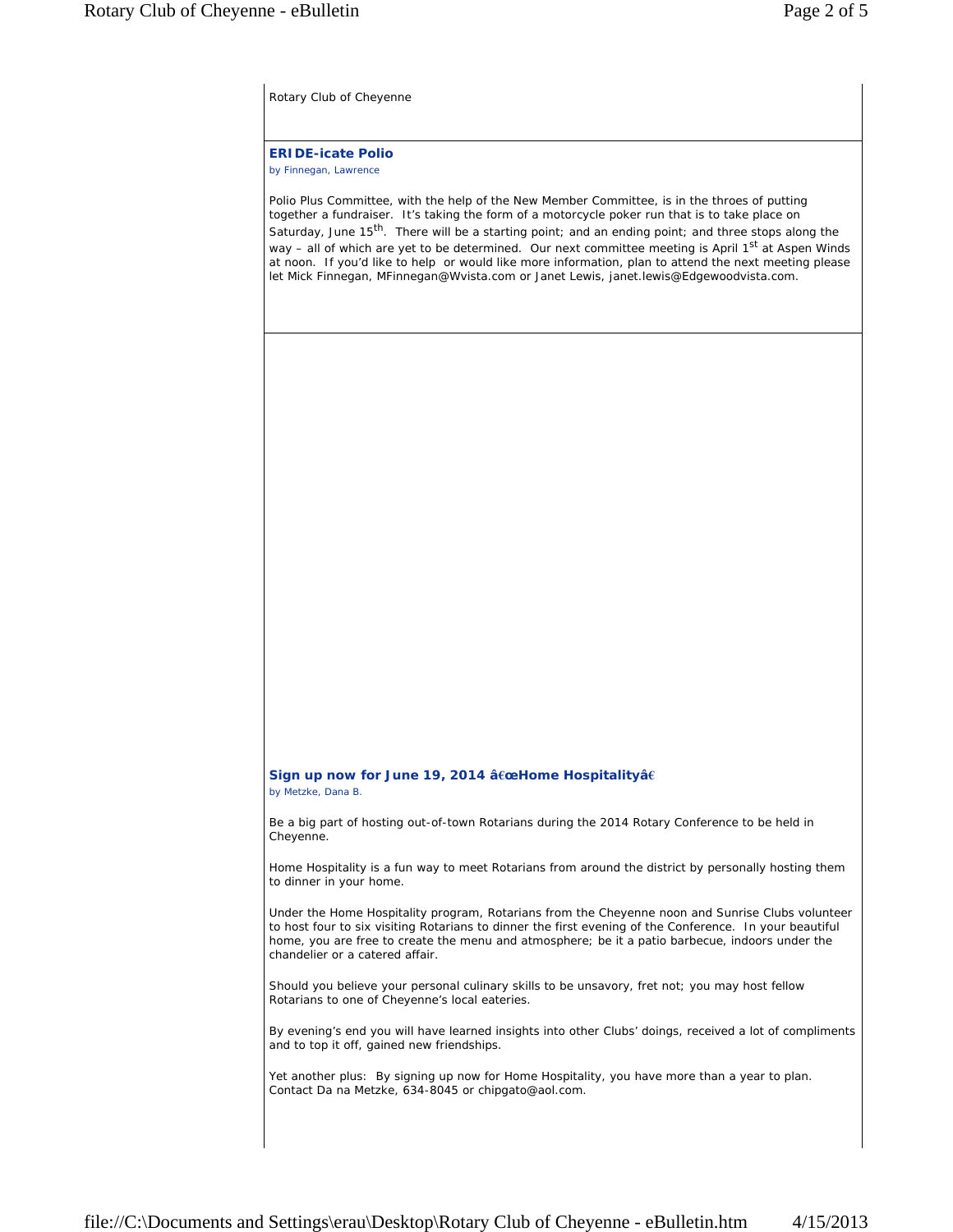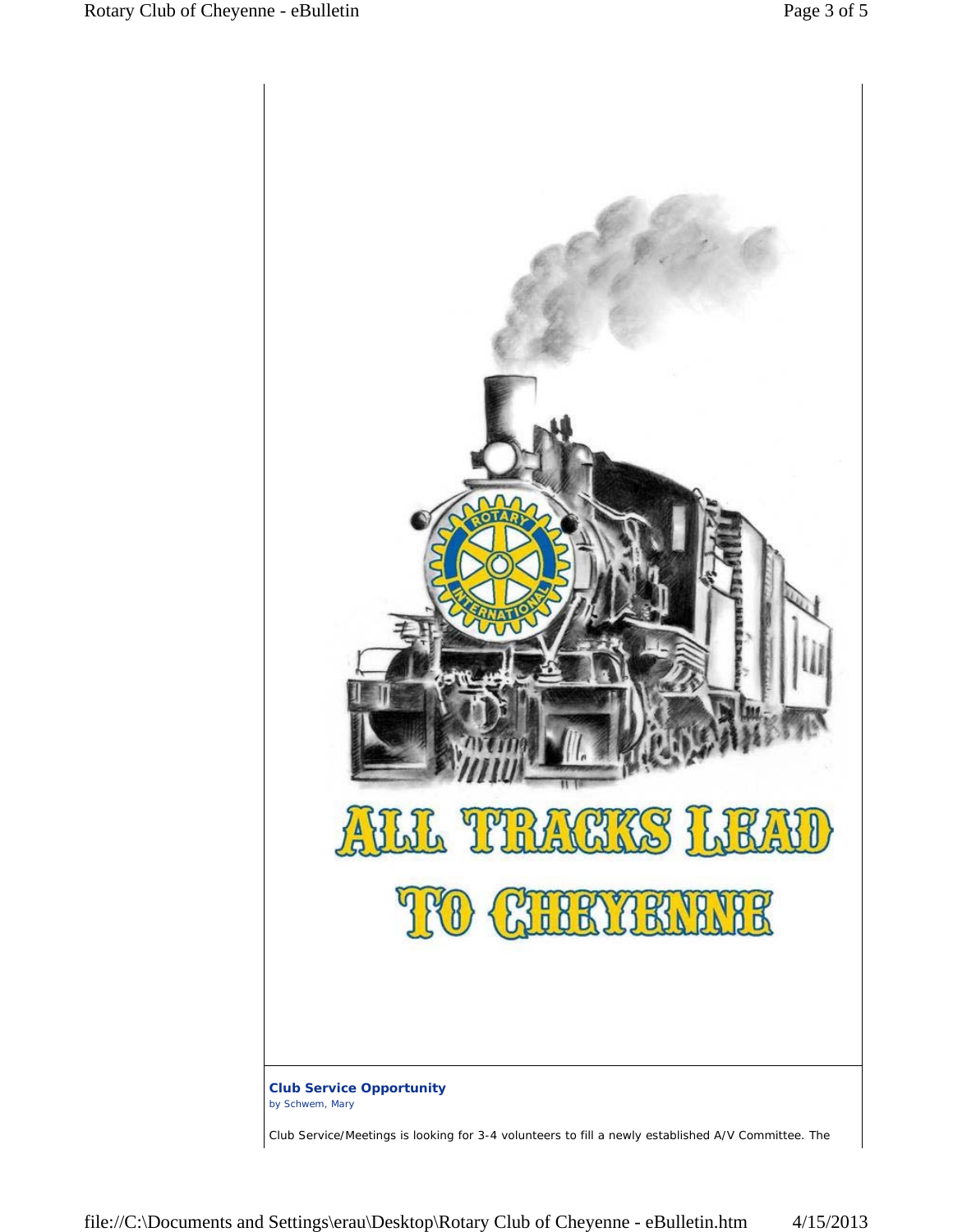| volunteers will be responsible for all A/V at weekly meetings – this includes setting up the computer<br>for weekly meetings, coordinating all audio visuals for the meeting (songs, power-points and program<br>presentations), adjusting microphone volume, etc. If interested, please contact Sabrina Lane,<br>slane@lcc.wy.us.          |                                                              |  |  |
|---------------------------------------------------------------------------------------------------------------------------------------------------------------------------------------------------------------------------------------------------------------------------------------------------------------------------------------------|--------------------------------------------------------------|--|--|
|                                                                                                                                                                                                                                                                                                                                             |                                                              |  |  |
| Have You Considered a Recurring Gift to the Rotary Foundation?<br>by Schwem, Mary                                                                                                                                                                                                                                                           |                                                              |  |  |
| One of the ways we can give to the Rotary Foundation is through recurring giving. Registration is<br>easy. You choose the amount and it can be automatically charged to your credit card monthly or<br>quarterly however you prefer. Follow the instructions through the link:<br>http://www.rotary.org/contribute. You'll be glad you did. |                                                              |  |  |
| Please Report Make-Up Meetings on the Back of the Attendance Card<br>by Moore, Teresa S.                                                                                                                                                                                                                                                    |                                                              |  |  |
| If you attend another Club's meeting, a committee meeting or participate in any club sponsored<br>activity, please be sure to note it on the back of the attendance card. You just need the activity, your<br>name and the date. By doing so, you will be given credit for attendance.                                                      |                                                              |  |  |
| 2012-13 Club Directors and Committee Chairs<br>by Schwem, Mary                                                                                                                                                                                                                                                                              |                                                              |  |  |
| Club Service/Meetings - Sabrina Lane                                                                                                                                                                                                                                                                                                        | <b>Club Service/Public Relations - Kim Withers</b>           |  |  |
|                                                                                                                                                                                                                                                                                                                                             |                                                              |  |  |
| <b>Programs - Brittany Ashby</b>                                                                                                                                                                                                                                                                                                            | <b>National Honor Society Insert - Darcee Snider</b>         |  |  |
| Inspiration - Janet Lewis                                                                                                                                                                                                                                                                                                                   | Media/Photographer - Katharine Kunz-Wilkinson                |  |  |
| Music- Sylvia Hackl                                                                                                                                                                                                                                                                                                                         | Website - Mary Schwem                                        |  |  |
| Valentine's Day Lunch - Donna Beaman                                                                                                                                                                                                                                                                                                        | COG - Mary Schwem                                            |  |  |
| Historian - Dave Foreman                                                                                                                                                                                                                                                                                                                    | <b>Club Directory - Tim Ellis, Mick Finnegan, Ed Wallace</b> |  |  |
| <b>Banners -</b> Jeannie Martinez                                                                                                                                                                                                                                                                                                           | We Care - Mary Carroll                                       |  |  |
| <b>By-Laws - Scott Meier</b>                                                                                                                                                                                                                                                                                                                | Facebook - Brittany Ashby                                    |  |  |
|                                                                                                                                                                                                                                                                                                                                             | Radio & Print PSA's - David Bush                             |  |  |
|                                                                                                                                                                                                                                                                                                                                             | Television PSA's - Lee Wagner                                |  |  |
| Club Service/Activities - Randy Ford                                                                                                                                                                                                                                                                                                        | New Generations/RYLA - Chris Church                          |  |  |
|                                                                                                                                                                                                                                                                                                                                             |                                                              |  |  |
| Cranium Cup - Lee Wagner                                                                                                                                                                                                                                                                                                                    | Highway Cleanup - Wayne Johnson                              |  |  |
| New Projects - Bob Womack                                                                                                                                                                                                                                                                                                                   | <b>RYLA - Lori Schoene</b>                                   |  |  |
| Polio Plus - Mick Finnegan                                                                                                                                                                                                                                                                                                                  | Young RYLA - Kelly Wright                                    |  |  |
| Rotarian Spotlight - Harry LaBonde                                                                                                                                                                                                                                                                                                          | LCCC Rotaract - Jerri Griego                                 |  |  |
| Peaches - Derek Baker                                                                                                                                                                                                                                                                                                                       | Community Rotaract - George McIlvaine /<br>Darcee<br>Snider  |  |  |
|                                                                                                                                                                                                                                                                                                                                             | <b>Interact - Lori Milllin - Central</b>                     |  |  |